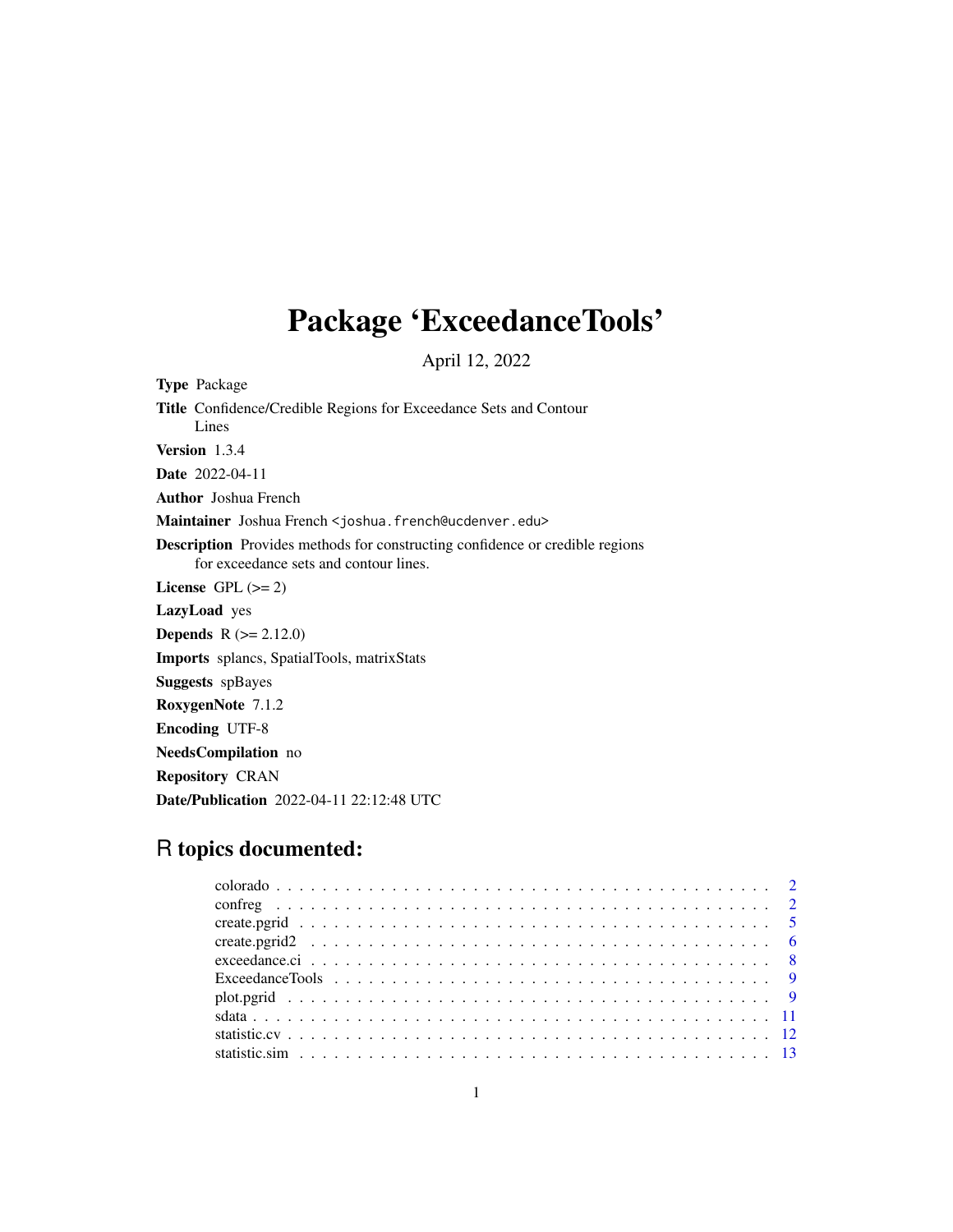#### <span id="page-1-0"></span>**Index** [17](#page-16-0)

#### Description

Data related to Colorado precipitation in May 1997. Taken from [http://www.image.ucar.edu/](http://www.image.ucar.edu/Data/US.monthly.met/) [Data/US.monthly.met/](http://www.image.ucar.edu/Data/US.monthly.met/). Data is contained in a list with components odata (containing a transformed precipitation variable) and ocoords containing the longitude and latitude of the associated sites.

#### Usage

data(colorado)

#### Format

A list.

#### Author(s)

Joshua French

#### Source

National Center for Atmospheric Research

confreg *Construct confidence regions for exceedance (excursion) sets.*

#### Description

confreg constructs confidence regions for the exceedance (excursions) sets of geostatistical processes. These will actually be credible regions if obj contains samples from the joint posterior predictive distribution in a Bayesian setting.

#### Usage

```
confreg(
  obj,
  level,
  statistic = NULL,
  conf. level = 0.95.
  direction = ">',
  type = "o",method = "test",
  greedy = FALSE
)
```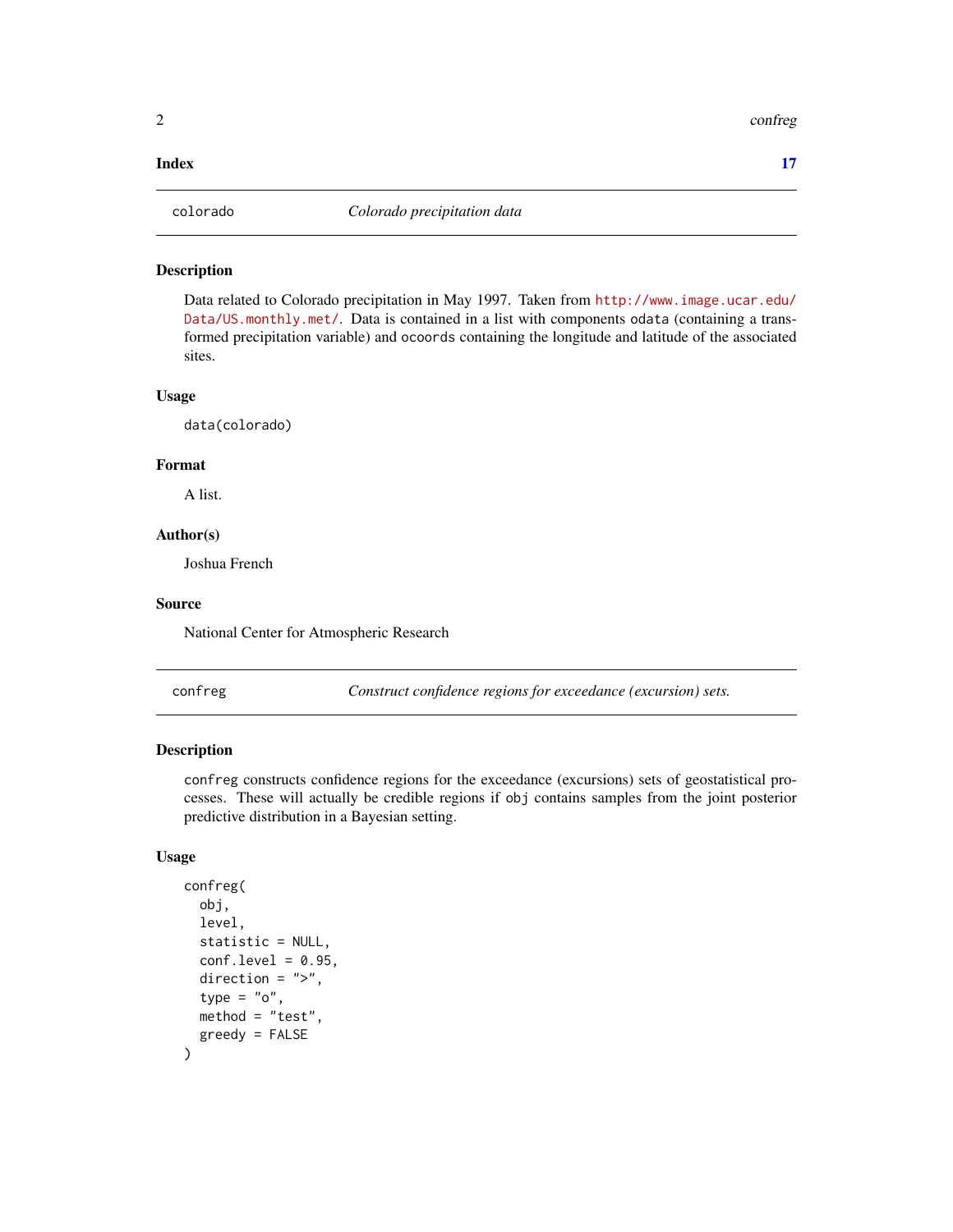#### confreg 3

#### Arguments

| obi        | An object of the appropriate type (matrix, krigeConditionalSample, or jointPredictiveSample.<br>See Details.                                                                                 |
|------------|----------------------------------------------------------------------------------------------------------------------------------------------------------------------------------------------|
| level      | The threshold level for the exceedance region.                                                                                                                                               |
| statistic  | The statistic used in constructing the confidence region. Should be a vector<br>containing a value for each location                                                                         |
| conf.level | The confidence level of the confidence region. Default is 0.95.                                                                                                                              |
| direction  | The direction of the exceedance region. ">" indicates the exceedance region is<br>values above a threshold, while "<" indicates values below a threshold.                                    |
| type       | "o" indicates on outer confidence region while "i" indicates in inner confidence<br>region.                                                                                                  |
| method     | "test" indicates a testing-based method, while "direct" indicates a direct<br>method using joint probabilities.                                                                              |
| greedy     | Only applicable for the direct construction method. Default is FALSE. If TRUE,<br>then grid cells are added to the confidence region using a greedy algorithm based<br>on joint probability. |

#### Details

obj can be an object of class matrix, krigeConditionalSample, or jointPredictiveSample. If obj is a matrix, then it should have m rows and nsim columns. In that case, each row of obj corresponds to a sample from the conditional distribution of the response conditional on the observed data. Each row represents a different location. Generally, these locations are assumed to be on a grid spanning the spatial domain of interest. A krigeConditionalSample object can be obtained using the krige.sk, krige.ok, or krige.uk functions in the SpatialTools package. In these functions, the nsim argument must be greater than 0, and indicates the number of samples used to construct the confidence region. A jointPredictiveSample object can be obtained using the spLMPredictJoint function in the SpatialTools package. Since this is in the context of Bayesian statistics, the function actually produces credible region.

If statistic is supplied for the direct construction procedure, then the locations are ordered by marginal probability and then the statistic. statistic should be a vector of length m, where m is the number of prediction locations at which samples were drawn for in obj.

If type  $=$  " $\circ$ ", then an outer credible region is constructed. The outer credible region should entirely contain the true exceedanace region with the specified posterior probability. If type == "i", then an inner credible region is constructed. The inner confidence region should be entirely contained within the true exceedanace region with specified posterior probability.

#### Value

Returns an object of class confreg with the following components:

| confidence | The sites included in the confidence region. |
|------------|----------------------------------------------|
| complement | The complement of the confidence region.     |

#### Author(s)

Joshua French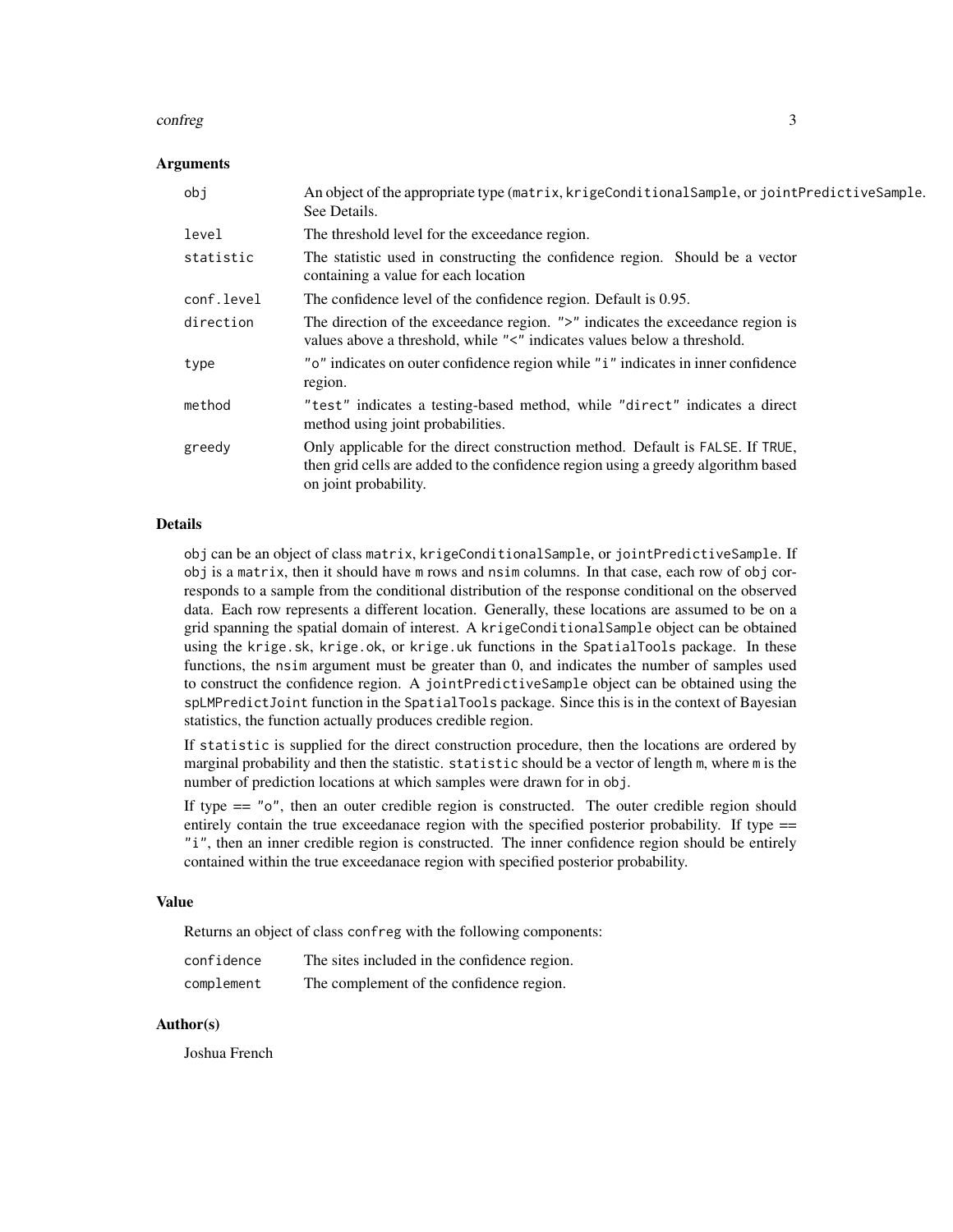4 confreger and the confrequence of the confrequence of the confrequence of the confrequence of the confrequence of the confrequence of the confrequence of the confrequence of the confrequence of the confrequence of the co

#### Examples

```
# Set parameters
n < -100mygrid = create.pgrid(0, 1, 0, 1, nx = 5, ny = 4)
n.samples <- 10
burnin.start <- 1
sigmasq <- 1
tausq <-0.0phi < -1cov.model <- "exponential"
n.report <-5# Generate coordinates
coords \leq matrix(runif(2 \neq n), ncol = 2)
pcoords <- mygrid$pgrid
# Construct design matrices
X <- as.matrix(cbind(1, coords))
Xp <- cbind(1, pcoords)
# Specify priors
starting <- list("phi" = phi, "sigma.sq"= sigmasq, "tau.sq" = tausq)
tuning <- list("phi"=0.1, "sigma.sq"=0.1, "tau.sq"=0.1)
priors.1 <- list("beta.Norm"=list(c(1, 2, 1), diag(100, 3)), "phi.Unif"=c(0.00001, 10),
 "sigma.sq.IG" = c(1, 1))# Generate data
library(SpatialTools)
B \le - rnorm(3, c(1, 2, 1), sd = 10)
phi <- runif(1, 0, 10)
sigmasq <- 1/rgamma(1, 1, 1)
V <- simple.cov.sp(D = dist1(coords), cov.model, c(sigmasq, 1/phi), error.var = tausq,
smoothness = nu, finescale.var = 0)
y \le - X %*% B + rmvnorm(1, rep(0, n), V) + rnorm(n, 0, sqrt(tausq))
# Create spLM object
library(spBayes)
m1 \leq - spBayes::spLM(y \sim X - 1, coords = coords, starting = starting, tuning = tuning,
priors = priors.1, cov.model = cov.model, n.samples = n.samples, verbose = FALSE,
n.report = n.report)
# Sample from joint posterior predictive distribution
y1 <- spLMPredictJoint(m1, pred.coords = pcoords, pred.covars = Xp,
start = burnin.start, verbose = FALSE, method = "chol")
u =quantile(y, .5)
myfun = function(x){
    (mean(x) - u)/sd(x)}
myfun2 = function(x){
mean(x > u)
```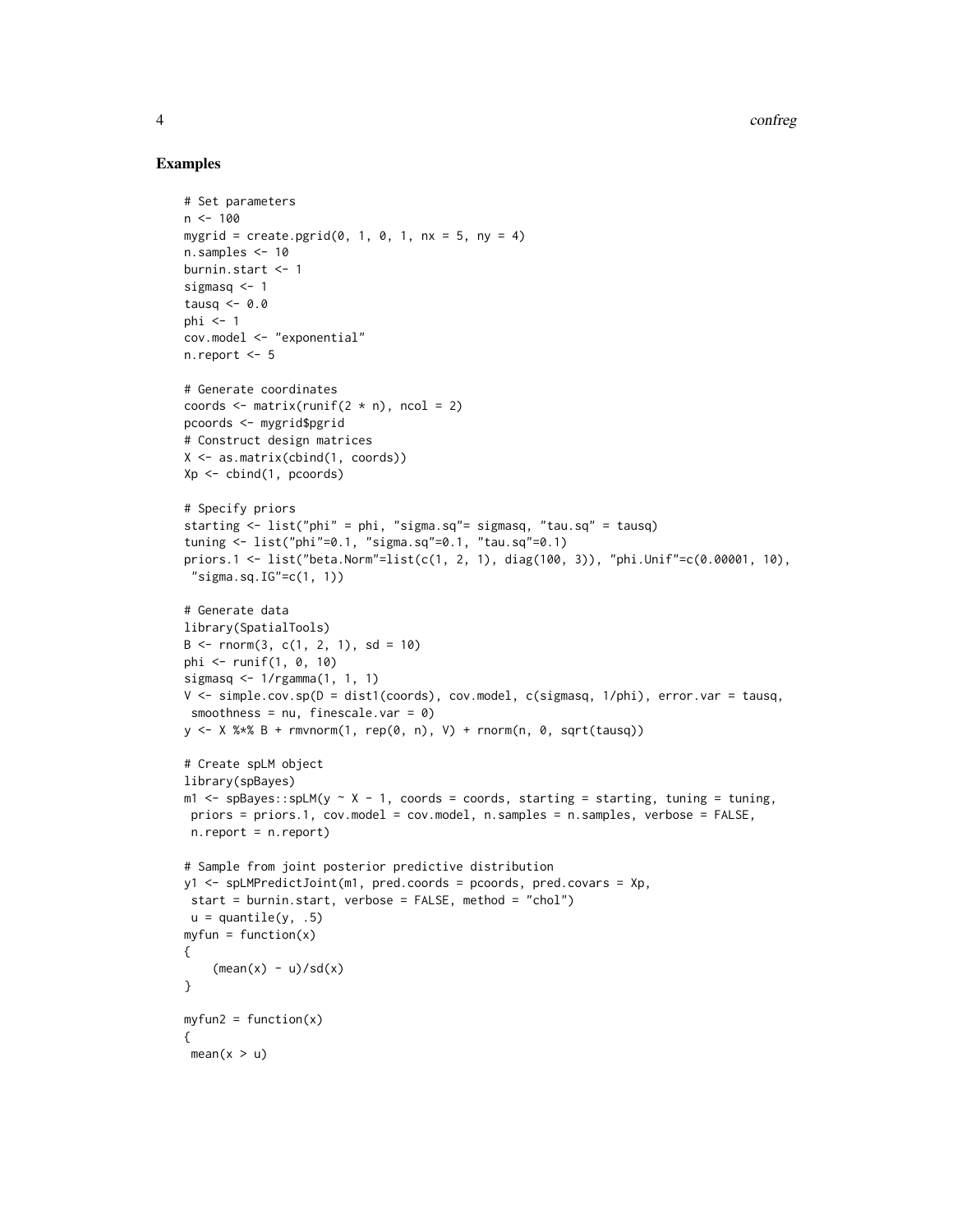### <span id="page-4-0"></span>create.pgrid 5

```
}
stat1 = apply(y1, 1, myfun)stat2 = apply(y1, 1, myfun2)myconf = confreg(y1, level = u, statistic = NULL, direction = ">", type = "o", method = "direct")
myconf2 = confreg(y1, level = u, statistic = stat1, direction = ">", type = "o")
myconf3 = confreg(y1, level = u, statistic = stat2, direction = ">", type = "o")
```
create.pgrid *Create grid of locations.*

#### Description

create.pgrid creates a grid of locations from the boundaries of domain and other information.

#### Usage

```
create.pgrid(
  xmin,
  xmax,
  ymin,
  ymax,
  nx,
  ny,
  midpoints = FALSE,
  poly.coords = NULL
\mathcal{L}
```
#### Arguments

| xmin        | The minimum value of the boundary of the x coordinates of the spatial domain.                                                                                                                                                                                                                |
|-------------|----------------------------------------------------------------------------------------------------------------------------------------------------------------------------------------------------------------------------------------------------------------------------------------------|
| xmax        | The maximum value of the boundary of the x coordinates of the spatial domain.                                                                                                                                                                                                                |
| ymin        | The minimum value of the boundary of the y coordinates of the spatial domain.                                                                                                                                                                                                                |
| ymax        | The maximum value of the boundary of the y coordinates of the spatial domain.                                                                                                                                                                                                                |
| nx          | The number of gridpoints/cells/pixels in the x direction.                                                                                                                                                                                                                                    |
| ny          | The number of gridpoints/cells/pixels in the y direction.                                                                                                                                                                                                                                    |
| midpoints   | A logical value (TRUE or FALSE) indicating whether the boundary values are for<br>the midpoint of a pixel (midpoints = TRUE) or for the boundary of the spatial<br>domain in general (midpoints = FALSE), in which case the midpoints are calcu-<br>lated internally). Default is FALSE.     |
| poly.coords | An $n \times 2$ matrix with the coordinates specifying the polygon vertices of the true<br>spatial domain of interest within the rectangular boundaries provided by xmin,<br>xmax, ymin, and ymax. If this is provided, the pgrid returned will be within the<br>convex hull of poly.coords. |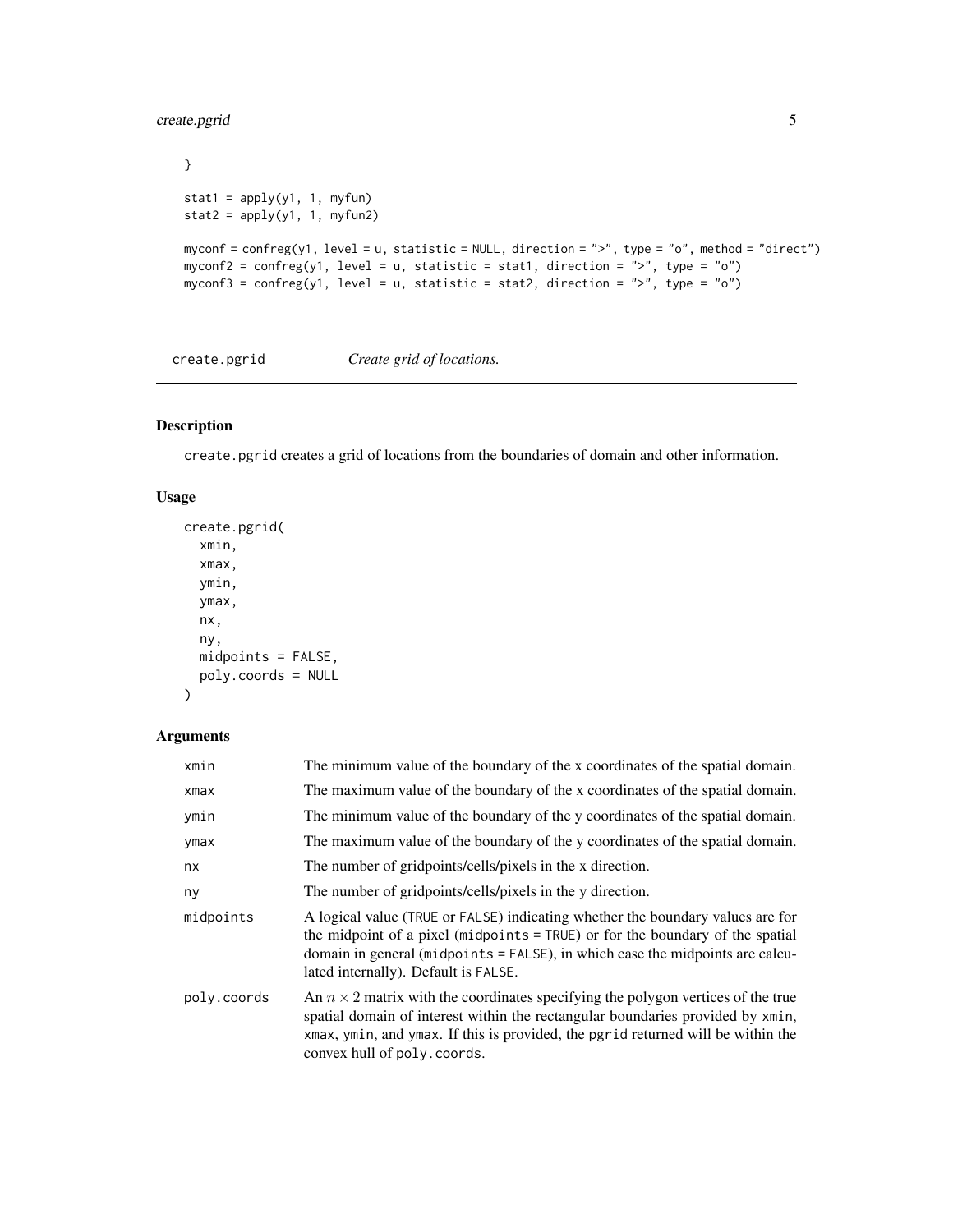#### <span id="page-5-0"></span>Details

The key argument in the function midpoints. If this is TRUE, it is assumed that the boundaries of the spatial domain correspond to the midpoints of the cell/pixel in the grid. Otherwise, it is assumed that the boundaries correspond to the actual borders of the region of interest. If poly.coords is supplied, the grid returned is the grid of midpoints contained in the convex hull of poly.coords.

#### Value

Returns an object of class pgrid with the following components:

| pgrid     | An $n \times 2$ matrix of locations (the midpoints of the pixelized grid).                                                                                                |
|-----------|---------------------------------------------------------------------------------------------------------------------------------------------------------------------------|
| m         | The number of rows in pgrid.                                                                                                                                              |
| p.in.grid | A vector of 0s and 1s indicating whether the midpoint of each pixel is in the<br>convex hull of poly. coords. If poly. coords is not provided, this is a vector of<br>1s. |
| ubx       | The pixel boundaries in the x direction.                                                                                                                                  |
| uby       | The pixel boundaries in the y direction.                                                                                                                                  |
| upx       | The pixel midpoints in the x direction.                                                                                                                                   |
| upy       | The pixel midpoints in the y direction.                                                                                                                                   |

#### Author(s)

Joshua French

#### Examples

```
pgrida \le create.pgrid(0, 1, 0, 1, nx = 50, ny = 50, midpoints = FALSE)
pgridb <- create.pgrid(.01, .99, .01, .99, nx = 50, ny = 50, midpoints = TRUE)
```
create.pgrid2 *Create grid of locations.*

#### Description

create.pgrid2 creates a grid of locations fusing vectors of x and y coordinates.

#### Usage

```
create.pgrid2(xgrid, ygrid, midpoints = FALSE, poly.coords = NULL)
```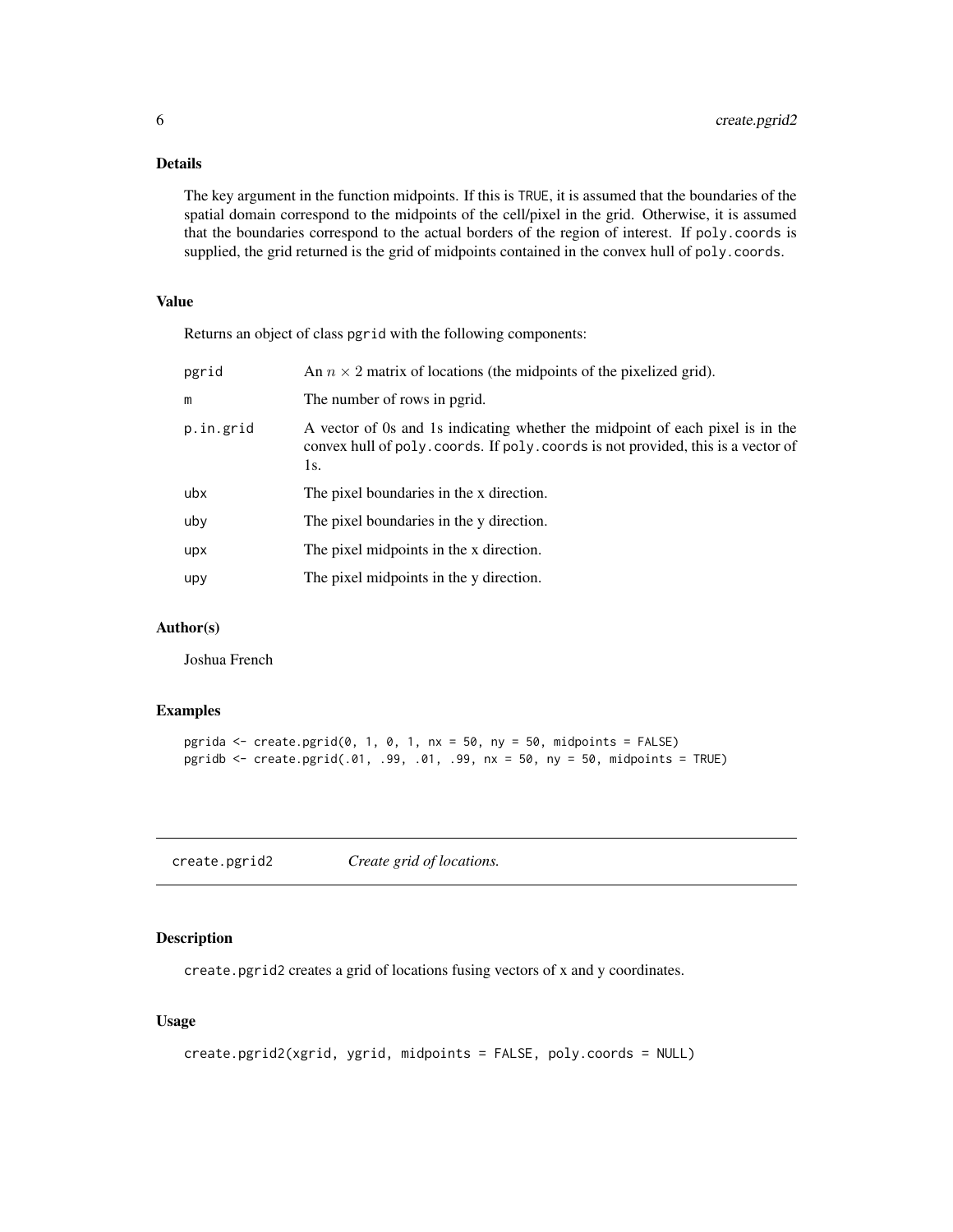#### create.pgrid2 7

#### Arguments

| xgrid       | A vector of locations in the x direction.                                                                                                                                                                                                                                                    |
|-------------|----------------------------------------------------------------------------------------------------------------------------------------------------------------------------------------------------------------------------------------------------------------------------------------------|
| ygrid       | A vector of location in the y direction.                                                                                                                                                                                                                                                     |
| midpoints   | A logical value (TRUE or FALSE) indicating whether the boundary values are for<br>the midpoint of a pixel (midpoints = TRUE) or for the boundary of the spatial<br>domain in general (midpoints = FALSE, in which case the midpoints are calcu-<br>lated internally). Default is FALSE.      |
| poly.coords | An $n \times 2$ matrix with the coordinates specifying the polygon vertices of the true<br>spatial domain of interest within the rectangular boundaries provided by xmin,<br>xmax, ymin, and ymax. If this is provided, the pgrid returned will be within the<br>convex hull of poly.coords. |

#### Details

The key argument in the function midpoints. If this is TRUE, it is assumed that the boundaries of the spatial domain correspond to the midpoints of the cell/pixel in the grid. Otherwise, it is assumed that the boundaries correspond to the actual borders of the region of interest. If poly.coords is supplied, the grid returned is the grid of midpoints contained in the convex hull of poly.coords.

#### Value

Returns an object of class pgrid with the following components:

| pgrid     | An $n \times 2$ matrix of locations (the midpoints of the pixelized grid).                                                                                                |
|-----------|---------------------------------------------------------------------------------------------------------------------------------------------------------------------------|
| m         | The number of rows in pgrid.                                                                                                                                              |
| p.in.grid | A vector of 0s and 1s indicating whether the midpoint of each pixel is in the<br>convex hull of poly. coords. If poly. coords is not provided, this is a vector of<br>1s. |
| ubx       | The pixel boundaries in the x-direction.                                                                                                                                  |
| uby       | The pixel boundaries in the y-direction.                                                                                                                                  |
| upx       | The pixel midpoints in the x-direction.                                                                                                                                   |
| upy       | The pixel midpoints in the y-direction.                                                                                                                                   |
|           |                                                                                                                                                                           |

#### Author(s)

Joshua French

#### Examples

```
seq1 = seq(0, 1, len = 101)pgrida <- create.pgrid2(seq1, seq1, midpoint = FALSE)
seq2 = seq(.005, .995, len = 100)
pgridb <- create.pgrid2(seq2, seq2, midpoint = TRUE)
# pgrids produced match
range(pgrida$pgrid - pgridb$pgrid)
```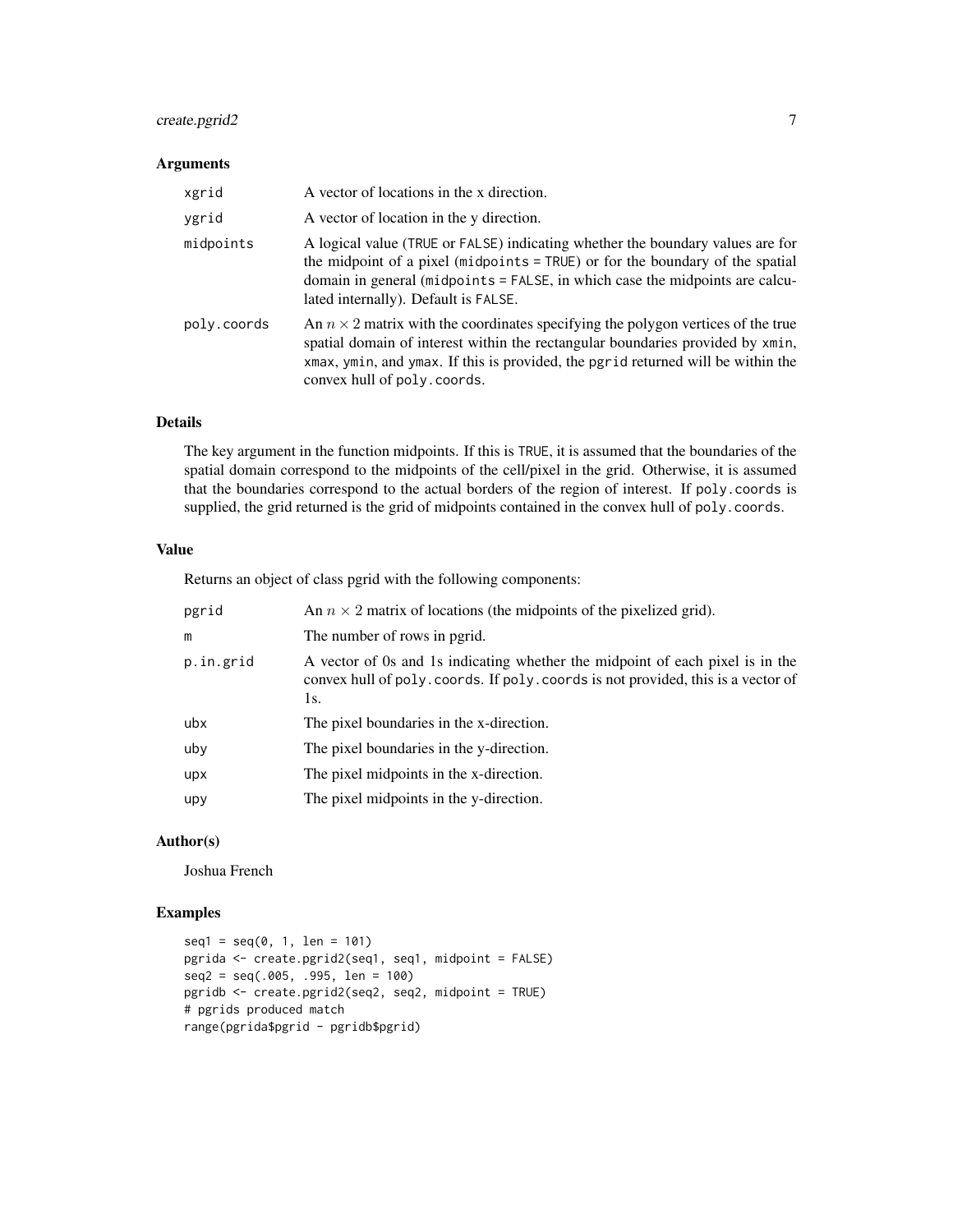<span id="page-7-0"></span>

#### Description

exceedance.ci returns a confidence set for an exceedance region or contour line.

#### Usage

```
exceedance.ci(statistic.sim.obj, conf.level = 0.95, type = "null")
```
#### Arguments

| statistic.sim.obj |                                                                                                                                                                             |
|-------------------|-----------------------------------------------------------------------------------------------------------------------------------------------------------------------------|
|                   | An object returned from the statistic. sim function.                                                                                                                        |
| conf.level        | The desired confidence level of the confidence region.                                                                                                                      |
| type              | Whether the function should return the null region or rejection region of ex-<br>ceedance confidence region Options are "null" or "rejection". Default is<br>$"$ null $"$ . |

#### Value

Returns a numeric vector with the set of pixels comprising the null or rejection region related to statistic.sim.obj.

#### Author(s)

Joshua French

#### Examples

library(SpatialTools)

```
set.seed(10)
# Load data
data(sdata)
# Create prediction grid
pgrid <- create.pgrid(0, 1, 0, 1, nx = 26, ny = 26)
pcoords <- pgrid$pgrid
# Create design matrices
coords = cbind(sdata$x1, sdata$x2)
X \leftarrow \text{cbind}(1, \text{coords})Xp \leftarrow \text{cbind}(1, \text{pcoords})
```

```
# Generate covariance matrices V, Vp, Vop using appropriate parameters for
```

```
# observed data and responses to be predicted
```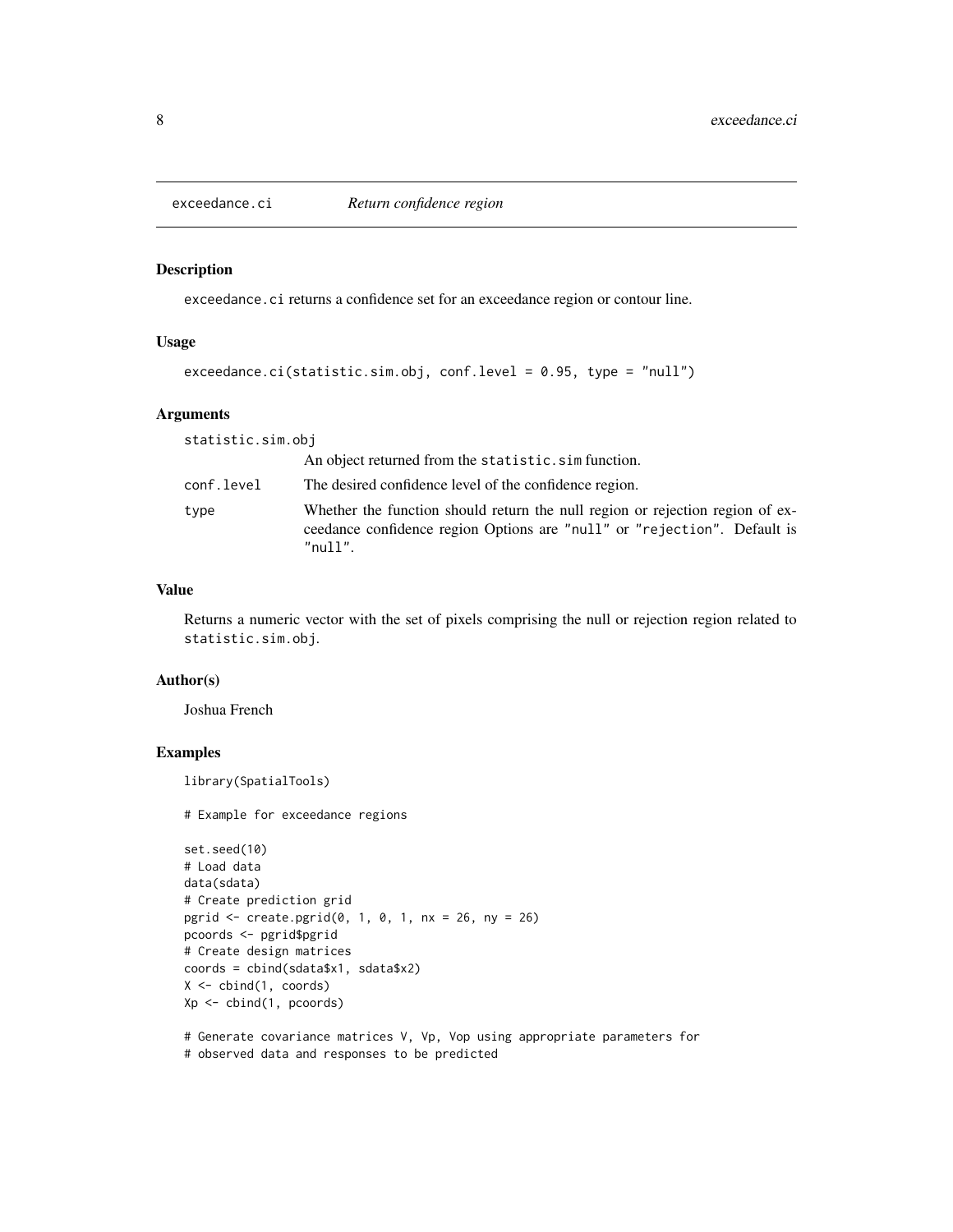```
spcov \leq cov \cdot sp(coords = coords, sp.\type = "exponential",sp.par = c(1, 1.5), error.var = 1/3, finescale.var = 0, pcoords = pcoords)
# Predict responses at pgrid locations
krige.obj \le krige.uk(y = as.vector(sdata$y), V = spcov$V, Vp = spcov$Vp,
Vop = spcov$Vop, X = X, Xp = Xp, nsim = 100,
Ve.diag = rep(1/3, length(sdata$y)) , method = "chol")
# Simulate distribution of test statistic for different alternatives
statistic.sim.obj.less <- statistic.sim(krige.obj = krige.obj, level = 5,
alternative = "less")
statistic.sim.obj.greater <- statistic.sim(krige.obj = krige.obj, level = 5,
alternative = "greater")
# Construct null and rejection sets for two scenarios
n90 <- exceedance.ci(statistic.sim.obj.less, conf.level = .90, type = "null")
r90 <- exceedance.ci(statistic.sim.obj.greater,conf.level = .90, type = "rejection")
# Plot results
plot(pgrid, n90, col="blue", add = FALSE, xlab = "x", ylab = "y")
plot(pgrid, r90, col="orange", add = TRUE)
legend("bottomleft",
legend = c("contains true exceedance region with 90 percent confidence",
   "is contained in true exceedance region with 90 percent confidence"),
  col = c("blue", "orange"), lwd = 10)
```
ExceedanceTools *ExceedanceTools.*

#### Description

A package to create confidence or credible regions for spatial data.

plot.pgrid *Plots* pgrid *object.*

#### Description

plot.pgrid plots a grid of pixels based on a pgrid object.

#### Usage

```
## S3 method for class 'pgrid'
plot(x, set, col = "gray", add = FALSE, type = "confidence", ...)
```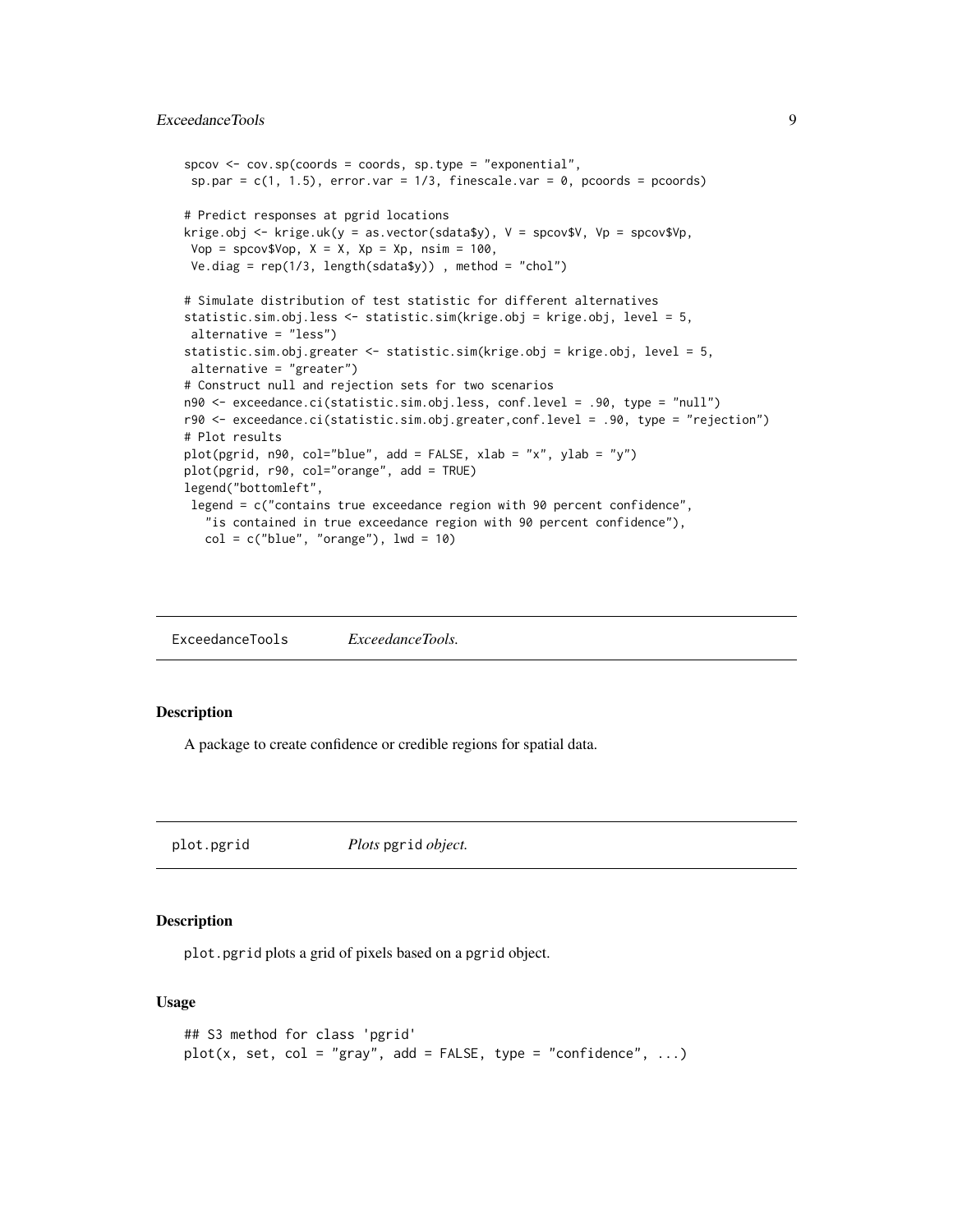#### Arguments

| X         | An pgrid object returned from the pgrid function.                                                                                                                           |
|-----------|-----------------------------------------------------------------------------------------------------------------------------------------------------------------------------|
| set       | A vector which contains the indices of the pixels/cells that should be plotted.<br>OR a confreg object from the confreg function. See Details.                              |
| col       | The color of the plotted pixels.                                                                                                                                            |
| add       | A logical value indicating whether the pixels should be added to an existing plot<br>$(add = TRUE)$ or should the pixels be plotted on a new plot $(add = FALSE)$ .         |
| type      | The type of set of plot if set of of class confreg. The default is "confidence",<br>while the other option is complement, based on the components of the confreg<br>object. |
| $\ddotsc$ | Additional arguments that will be passed to the image function (assuming add=FALSE).                                                                                        |

#### Details

If a vector of pixel indices is supplied to set, then those pixels will be colored col by this function and the type argument has no effect. On the other hand, if the set argument is of class confreg, then the function digs in to display either the confidence or complement set in the confreg object. In that case, type is used to decide which set to display.

#### Value

This function does not return anything; it only creates a new plot or modifies an existing plot.

#### Author(s)

Joshua French

#### Examples

library(SpatialTools)

```
set.seed(10)
# Load data
data(sdata)
# Create prediction grid
pgrid <- create.pgrid(0, 1, 0, 1, nx = 26, ny = 26)
pcoords <- pgrid$pgrid
# Create design matrices
coords = cbind(sdata$x1, sdata$x2)
X \leftarrow \text{cbind}(1, \text{coords})Xp <- cbind(1, pcoords)
# Generate covariance matrices V, Vp, Vop using appropriate parameters for
# observed data and responses to be predicted
spcov <- cov.sp(coords = coords, sp.type = "exponential",
```

```
sp.par = c(1, 1.5), error.var = 1/3, finescale.var = 0, pcoords = pcoords)
```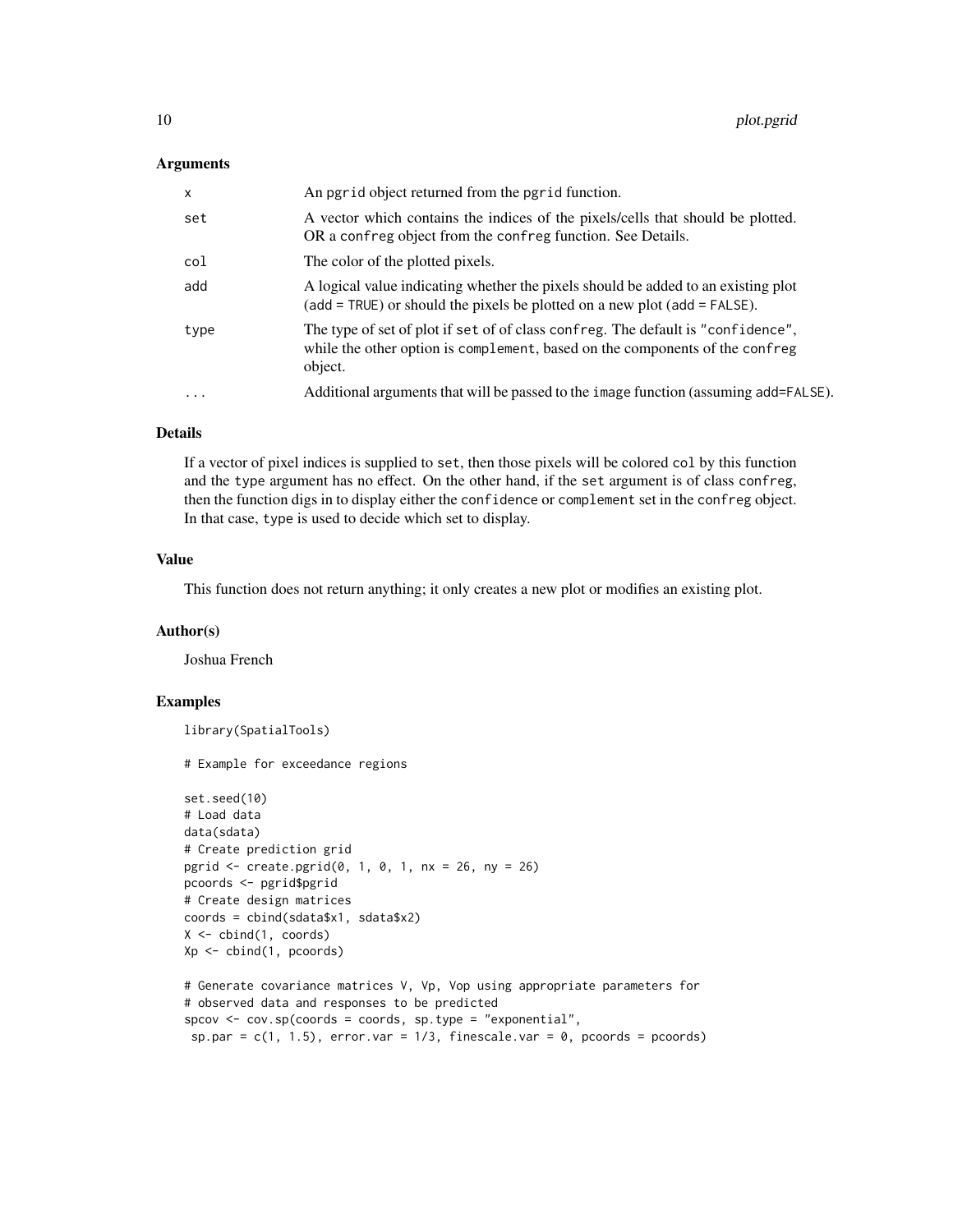<span id="page-10-0"></span>sdata and the state of the state of the state of the state of the state of the state of the state of the state of the state of the state of the state of the state of the state of the state of the state of the state of the

```
# Predict responses at pgrid locations
krige.obj <- krige.uk(y = as.vector(sdata$y), V = spcov$V, Vp = spcov$Vp,
Vop = spcov$Vop, X = X, Xp = Xp, nsim = 100,
Ve.diag = rep(1/3, length(sdata\))), method = "chol")
# Simulate distribution of test statistic for different alternatives
statistic.sim.obj.less <- statistic.sim(krige.obj = krige.obj, level = 5,
alternative = "less")
statistic.sim.obj.greater <- statistic.sim(krige.obj = krige.obj,
level = 5, alternative = "greater")
# Construct null and rejection sets for two scenarios
n90 <- exceedance.ci(statistic.sim.obj.less, conf.level = .90,
type = "null")r90 <- exceedance.ci(statistic.sim.obj.greater,conf.level = .90,
type = "rejection")
# Plot results
plot(pgrid, n90, col="blue", add = FALSE, xlab = "x", ylab = "y")
plot(pgrid, r90, col="orange", add = TRUE)
legend("bottomleft",
legend = c("contains true exceedance region with 90 percent confidence",
"is contained in true exceedance region with 90 percent confidence"),
col = c("blue", "orange"), lwd = 10)
```
sdata *Synthetic data*

#### **Description**

A synthetic data set for use in examples. A 100x3 data frame with vectors x1 and x2 (specifying spatial location) and y, the response.

#### Usage

data(sdata)

#### Format

A data frame.

#### Author(s)

Joshua French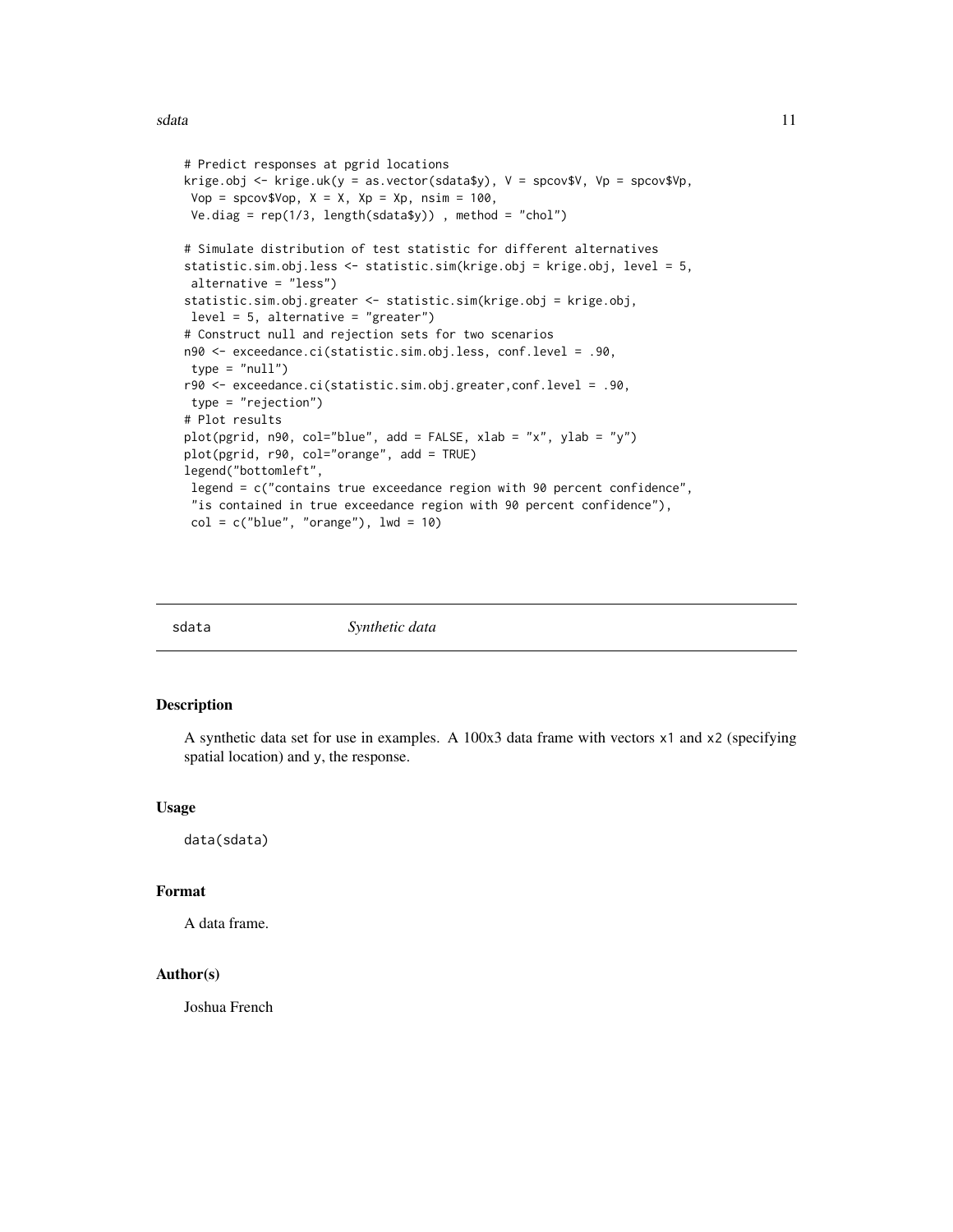#### Description

statistic.cv returns the critical value of the distribution of the test statistics from statistic.sim based on the specified confidence level. However, it is not recommended for general usage. It is recommedned that the exceedance.ci function be used to automatically create confidence regions.

#### Usage

```
statistic.cv(statistic.sim.obj, conf.level = 0.95)
```
#### Arguments

| statistic.sim.obj |                                                                               |  |
|-------------------|-------------------------------------------------------------------------------|--|
|                   | An object returned from the statistic.sim function.                           |  |
| conf.level        | The desired confidence level of the confidence interval we want to construct. |  |

#### Value

Returns the desired critical value.

#### Author(s)

Joshua French

#### Examples

library(SpatialTools)

```
set.seed(10)
# Load data
data(sdata)
# Create prediction grid
pgrid <- create.pgrid(0, 1, 0, 1, nx = 26, ny = 26)
pcoords <- pgrid$pgrid
# Create design matrices
coords = cbind(sdata$x1, sdata$x2)
X \leftarrow \text{cbind}(1, \text{coords})Xp <- cbind(1, pcoords)
# Generate covariance matrices V, Vp, Vop using appropriate parameters for
# observed data and responses to be predicted
```

```
spcov \leq cov.sp(coords = coords, sp.type = "exponential", sp.par = c(1, 1.5),
error.var = 1/3, finescale.var = 0, pcoords = pcoords)
```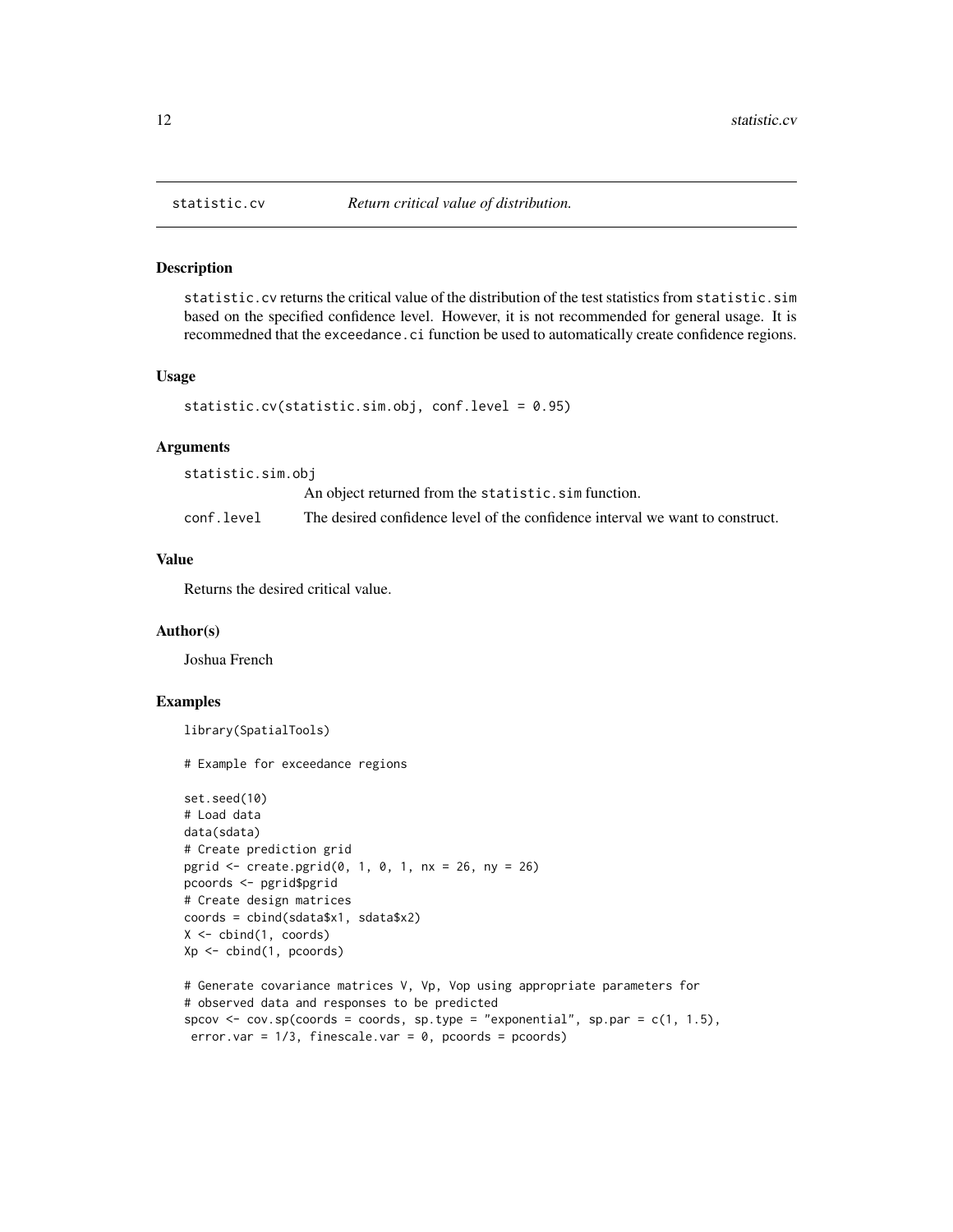#### <span id="page-12-0"></span>statistic.sim and the statistic of the statistic simulations of the statistic simulations of the statistic simulations of the statistic simulations of the statistic simulations of the statistic simulations of the statistic

```
# Predict responses at pgrid locations
krige.obj <- krige.uk(y = as.vector(sdata$y), V = spcov$V, Vp = spcov$Vp,
Vop = spcov$Vop, X = X, Xp = Xp, nsim = 100,
Ve.diag = rep(1/3, length(sdata$y)) , method = "chol")
# Simulate distribution of test statistic for different alternatives
statistic.sim.obj.less <- statistic.sim(krige.obj = krige.obj, level = 5,
alternative = "less")
statistic.sim.obj.greater <- statistic.sim(krige.obj = krige.obj, level = 5,
alternative = "greater")
# Calculate quantiles of distribution of statistic
q90.less <- statistic.cv(statistic.sim.obj.less, conf.level = .90)
q90.greater <- statistic.cv(statistic.sim.obj.greater, conf.level = .90)
```
statistic.sim *Simulates statistics related to exceedance region.*

#### **Description**

statistic.sim simulates statistics related to the construction of confidence regions for exceedance sets and contour lines.

#### Usage

```
statistic.sim(krige.obj, level, alternative = "less", ...)
```
#### Arguments

| krige.obj   | An object from the function krige.uk in the Spatial Tools package.                                                                                                                                                                                                                              |
|-------------|-------------------------------------------------------------------------------------------------------------------------------------------------------------------------------------------------------------------------------------------------------------------------------------------------|
| level       | The threshold/exceedance level under consideration.                                                                                                                                                                                                                                             |
| alternative | Indicates the type of exceedance region or level curve under consideration. For<br>exceedances above a threshold, use (alternative = "less"). For exceedances<br>below a threshold, use (alternative = "greater"). For contour lines, use<br>$(alternative = "two-sided").$ Defaults to "less". |
| .           | Additional arguments when alternative = "two.sided". See Details.                                                                                                                                                                                                                               |

#### Details

When alternative = "two.sided", the  $\dots$  argument must include user.cov (a user-specified covariance function), pgrid (the grid of locations to be predicted, produced by create.pgrid or create.pgrid2), X (the matrix of covariates for the observed data), and any other arguments needed by user.cov. Note that user.cov should take cLcoords as its first argument (a matrix containing the coordinates of contour lines under consideration). Additional arguments to user.cov are passed internally using the ... argument. The user.cov function should return a list with values V (the covariance matrix of the observed data), Vop (the cross-covariance matrix between the observed data and the responses with coordinates in cL), Vp (the covariance matrix of the responses with coordinates in cL), and Xp (the matrix of covariates for the coordinates contained in cL). See the Examples section.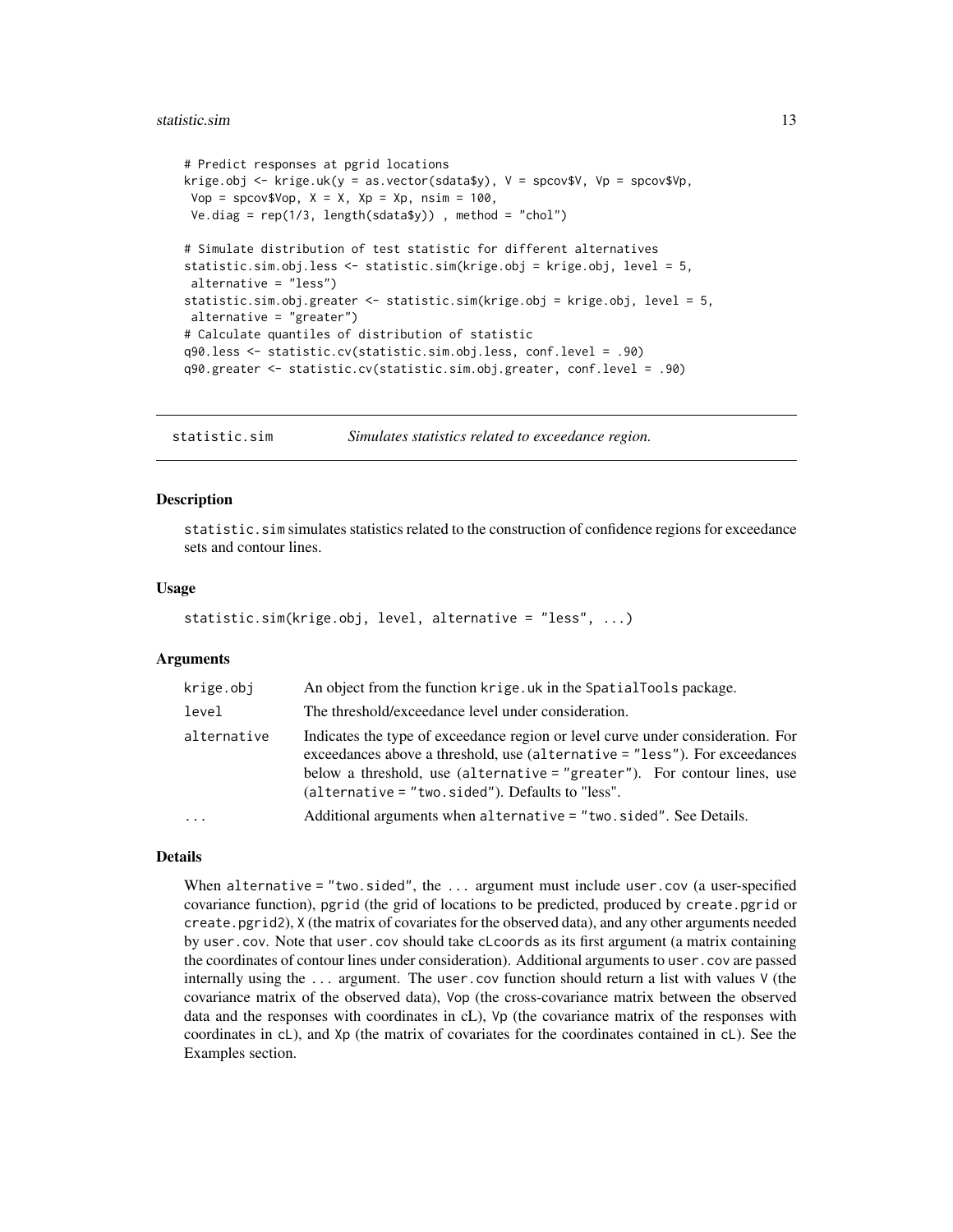#### Value

Returns a list with components:

| statistic     | A vector with the observed values of the test statistic. |
|---------------|----------------------------------------------------------|
| statistic.sim | A vector with the observed values of the test statistic. |
| alternative   | The alternative hypothesis provided to statistic.sim.    |
| level         | The threshold level under consideration.                 |

#### Author(s)

Joshua French

#### Examples

library(SpatialTools)

```
set.seed(10)
# Load data
data(sdata)
# Create prediction grid
pgrid <- create.pgrid(0, 1, 0, 1, nx = 26, ny = 26)
pcoords <- pgrid$pgrid
# Create design matrices
coords = cbind(sdata$x1, sdata$x2)
X \le - cbind(1, coords)
Xp <- cbind(1, pcoords)
# Generate covariance matrices V, Vp, Vop using appropriate parameters for
# observed data and responses to be predicted
spcov \leq cov.sp(coords = coords, sp.type = "exponential", sp.par = c(1, 1.5),
error.var = 1/3, finescale.var = 0, pcoords = pcoords)
# Predict responses at pgrid locations
krige.obj <- krige.uk(y = as.vector(sdata$y), V = spcov$V, Vp = spcov$Vp,
Vop = spcov$Vop, X = X, Xp = Xp, nsim = 50,
Ve.diag = rep(1/3, length(sdata$y)) , method = "chol")
# Simulate distribution of test statistic for different alternatives
statistic.sim.obj.less <- statistic.sim(krige.obj = krige.obj, level = 5,
alternative = "less")
statistic.sim.obj.greater <- statistic.sim(krige.obj = krige.obj, level = 5,
alternative = "greater")
# Construct null and rejection sets for two scenarios
n90 <- exceedance.ci(statistic.sim.obj.less, conf.level = .90, type = "null")
r90 <- exceedance.ci(statistic.sim.obj.greater,conf.level = .90,
type = "rejection")
# Plot results
plot(pgrid, n90, col="blue", add = FALSE, xlab = "x", ylab = "y")
plot(pgrid, r90, col="orange", add = TRUE)
```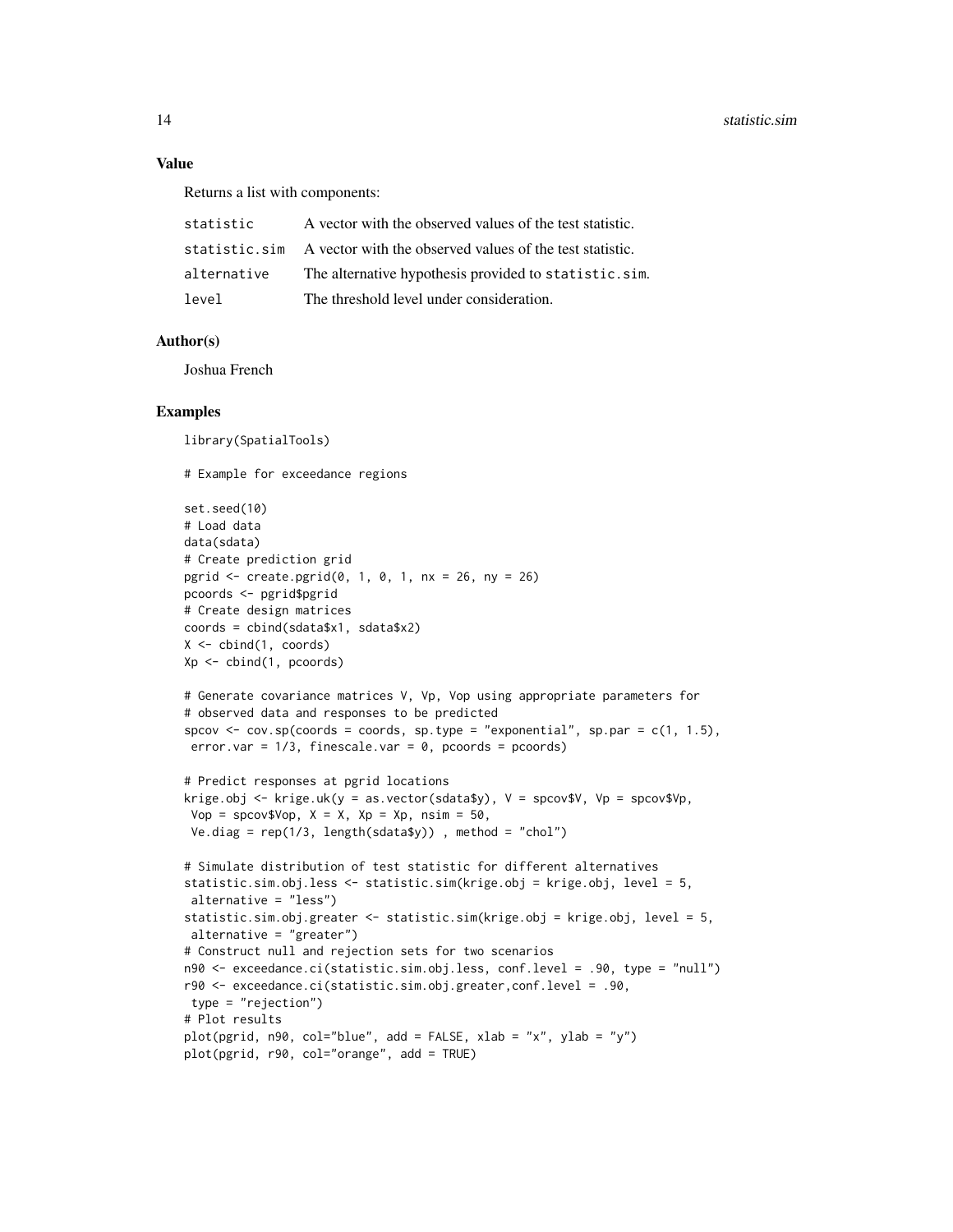```
legend("bottomleft",
 legend = c("contains true exceedance region with 90 percent confidence",
 "is contained in true exceedance region with 90 percent confidence"),
 col = c("blue", "orange"), lwd = 10)# Example for level curves
data(colorado)
ocoords <- colorado$ocoords
odata <- colorado$odata
# Set up example
nsim <- 50
u < -\log(16)np <- 26
conf.level <- 0.90
x.min <- min(ocoords[,1])
x.max <- max(ocoords[,1])
y.min <- min(ocoords[,2])
y.max <- max(ocoords[,2])
#pixelize the domain
pgrid <- create.pgrid(x.min, x.max, y.min, y.max, nx = np, ny = np)
pcoords <- pgrid$pgrid; upx <- pgrid$upx; upy <- pgrid$upy
names(pcoords) <- c("lon", "lat")
# Set up covariates matrices
X <- cbind(1, ocoords)
Xp <- cbind(1, pcoords)
# Estimate covariance parameters
cov.est <- maxlik.cov.sp(X, odata, sp.type = "exponential", range.par = 1.12,
error.ratio = 0.01, reml = TRUE, coords = ocoords)
# Create covariance matrices
myCov <- cov.sp(coords = ocoords, sp.type = "exponential",
 sp.par = cov.est$sp.par, error.var = cov.est$error.var, pcoords = pcoords)
# Krige and do conditional simulation
krige.obj <- krige.uk(y = odata, V = myCov$V, Vp = myCov$Vp, Vop = myCov$Vop,
X = X, Xp = Xp, nsim = nsim, Ve.diag = rep(cov.est\$error.var,
length(odata)))
# Create user covariance function for simulating statistic for confidence
# regions
user.cov <- function(cLcoords,...)
{
   arglist \le list(...)coords <- arglist$coords
   sp.type <- arglist$sp.type
   sp.par <- arglist$sp.par
   V <- arglist$V
   out <- list(V = arglist$V,
               Vp = sp.par[1] * exp(-dist1(clcoords)/sp.par[2]),
```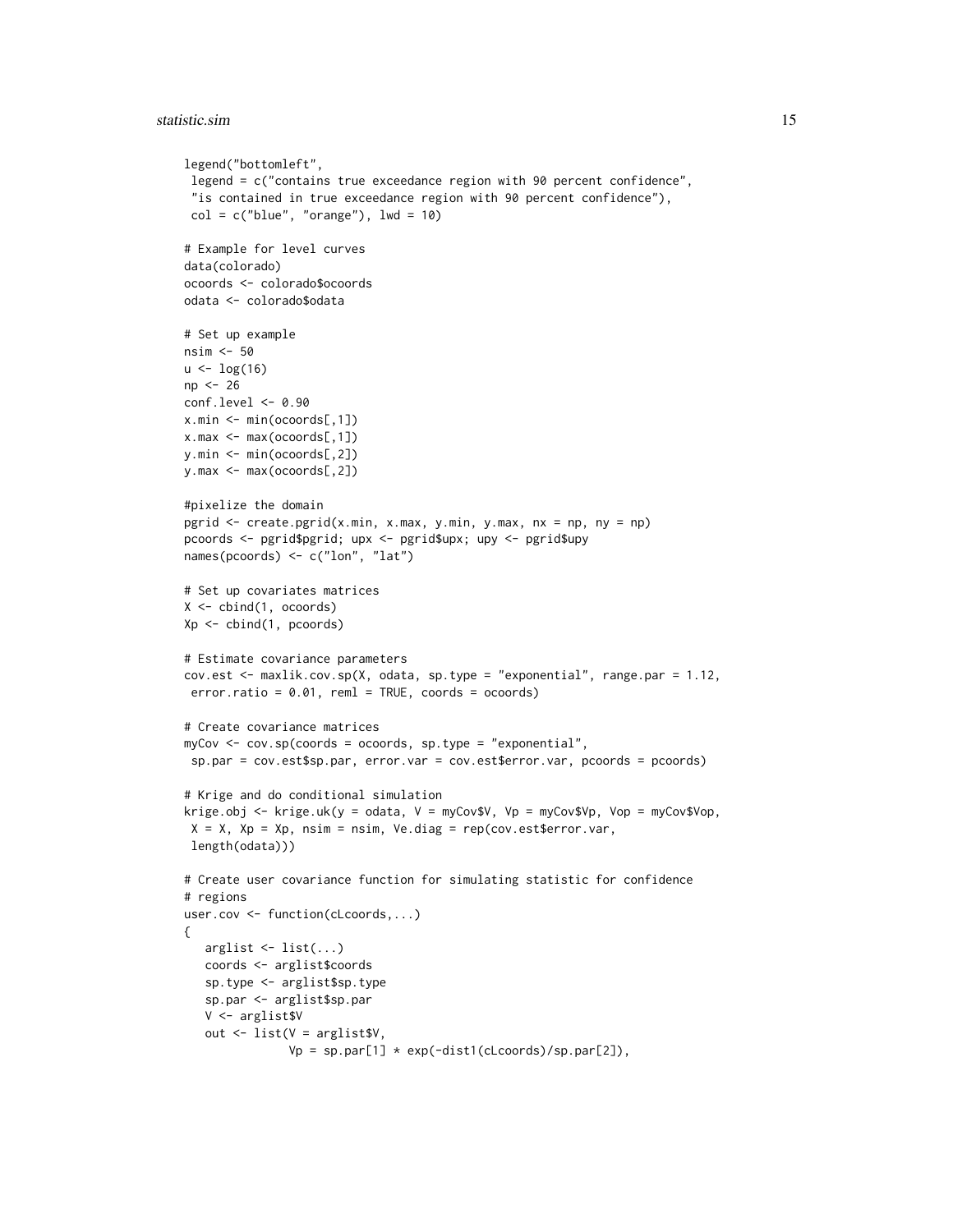#### 16 statistic.sim statistic.sim statistic.sim statistic.sim statistic.sim statistic.sim statistic.sim statistic.sim statistic.sim statistic.sim statistic.sim statistic.sim statistic.sim statistic.sim statistic.sim statistic

```
Vop = sp.par[1] * exp(-dist2(coords, cLcoords)/sp.par[2]))
  out$Xp <- cbind(1, cLcoords)
  return(out)
}
# Simulation statistic for confidence regions
statistic.sim.obj <- statistic.sim(krige.obj = krige.obj, level = u,
alternative = "two.sided", user.cov = user.cov, y = odata, pgrid = pgrid,
X = X, coords = ocoords, pcoords = pcoords, V = myCov$V,
sp.type = "exponential", sp.par = cov.est$sp.par)
# Create 90% confidence region
n90 <- exceedance.ci(statistic.sim.obj, conf.level = conf.level,
type = "null")# Get estimated contour lines
cL <- contourLines(pgrid$upx, pgrid$upy, matrix(krige.obj$pred, nrow = np),
level = u)# Plot results
plot(ocoords, xlab = "longitude", ylab = "latitude", type = "n",
cex.lab = 1.5, cex.axis = 1.5)
plot(pgrid, n90, col = "grey", add = TRUE)
plot.contourLines(cL, col="black", lwd=2, lty = 2, add = TRUE)
```